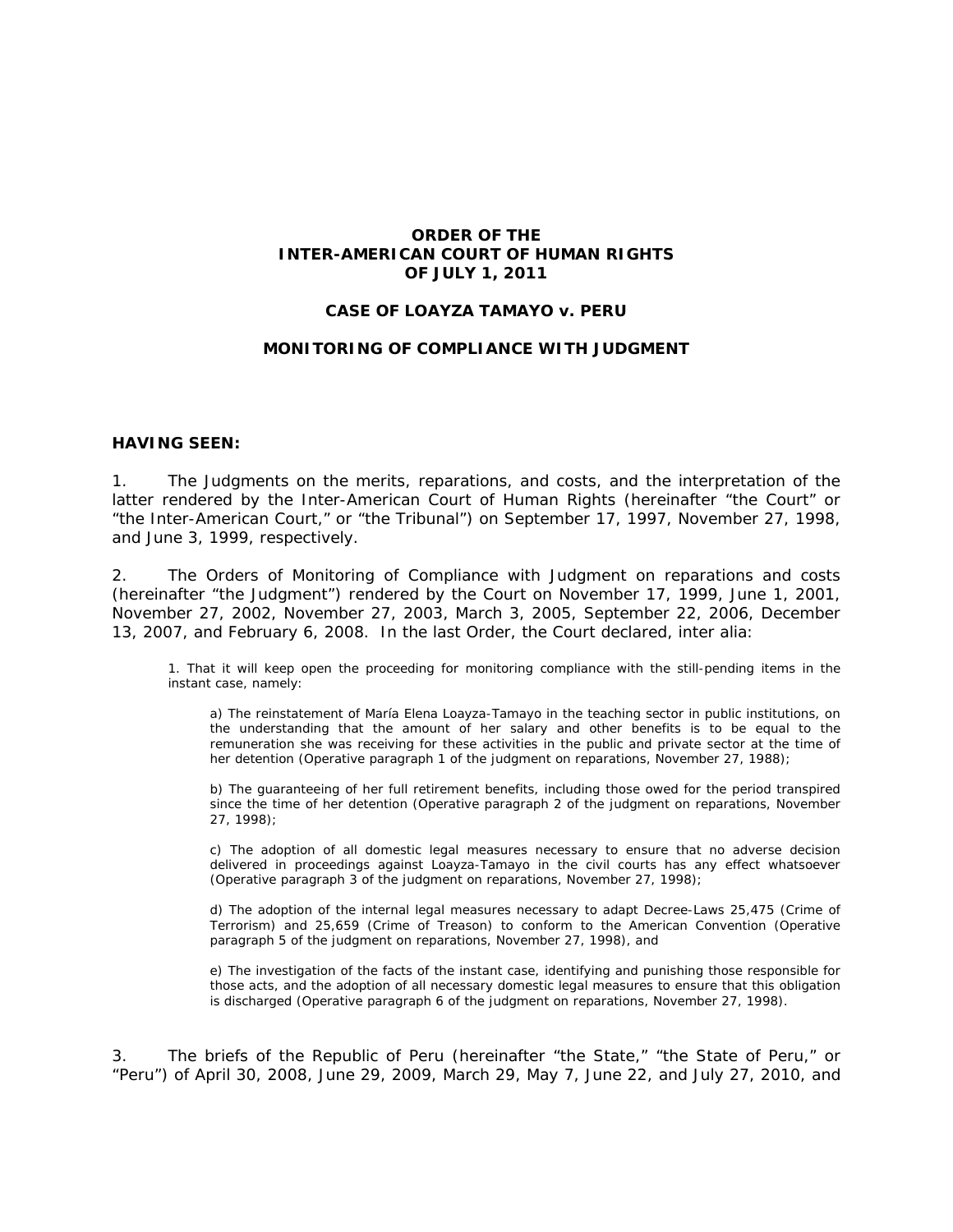June 10, 2011, wherein information was provided regarding the monitoring of compliance with the Judgment.

4. The communications of Mrs. María Elena Loayza Tamayo (hereinafter "Mrs. Loayza Tamayo" or "the victim") of June 8, and December 21, 2008, August 10, 2009, July 23 and September 22, 2010, and May 25, 2011, wherein observations were provided in regard to the monitoring of compliance with the Judgment.

5. The briefs of the Inter-American Commission on Human Rights (hereinafter "the Commission" or "the Inter-American Commission") of June 20, 2008, September 2, 2009, August 4, and September 24, 2010, and June 9, 2011, wherein observations were provided regarding the monitoring of compliance of the Judgment.

6. The notes of the Secretariat of the Court of March 2, 2010, and May 26, 2011 wherein, following instructions by the President in exercise of this case, information was requested from the parties regarding specific aspects related to compliance of the Judgment.

## **CONSIDERING THAT:**

 $\overline{a}$ 

1. One of the inherent attributes of the judicial functions of the Court is to monitor compliance with its decisions.

2. Peru has been a State Party to the American Convention on Human Rights (hereinafter "the American Convention" or "the Convention") since July 28, 1978, and it recognized the jurisdiction of the Court on January 21, 1981.

3. Pursuant to Article 67 of the American Convention, the Judgments of the Court must be promptly fulfilled by the State in all of its aspects. Likewise, Article 68(1) of the American Convention stipulates that "[t]he States Parties to the Convention undertake to comply with the judgment of the Court in any case to which they are parties." To such effect, the States must ensure implementation, at the domestic level, of the requirements stated by the Court in its Orders.<sup>1</sup>

4. The obligation to comply with the rulings of the Court conforms to a basic principle of the law on the international responsibility of States, as supported by international jurisprudence, under which States are required to comply with their international treaty obligations in good faith *(pacta sunt servanda)* and, as previously held by the Court and provided for in Article 27 of the Vienna Convention on the Law of Treaties of 1969, States cannot invoke their domestic laws to escape their pre-established international

<sup>.</sup>  Judge Alberto Pérez Pérez, for reasons of *force majeure,* did not assist the 91st Regular Period of Sessions, and consequently, did not participate in the deliberation and signing of this Order. Judge Diego García-Sayán, of Peruvian nationality, excused himself from hearing this case, pursuant to Articles 19(2) of the Statute of the Court and 19 of the Rules of Procedure.

<sup>1</sup> *Cf. Case of Baena Ricardo et al.. Jurisdiction.* Judgment of November 28, 2003. Series C No. 104, para. 60; *Case of the "Las Dos Erres Massacre" V. Guatemala. Monitoring of Compliance with Judgment.* Order of the Inter-American Court of Human Rights of July 6, 2011, Considering clause three, and Case of *Montero Aranguren et al. (Detention Center of Catia) V. Venezuela. Monitoring of Compliance with Judgment.* Order of the Inter-American Court of Human Rights of August 30, 2011, Considering clause three.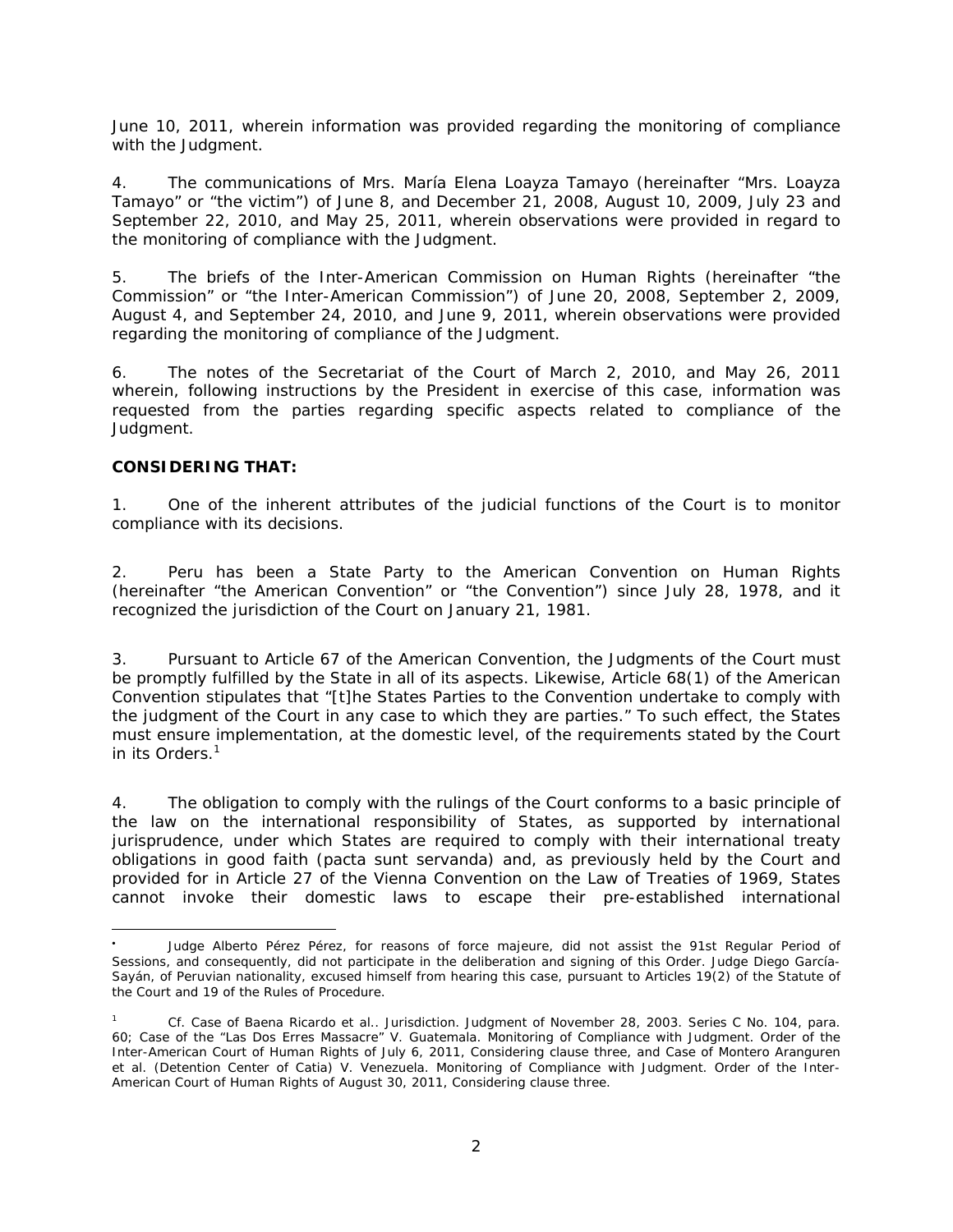responsibility.<sup>2</sup> The State Parties' obligations under the Convention bind all State branches and organs.

5. The States Parties to the American Convention are required to guarantee compliance with the provisions thereof and to secure their effects (*effet utile*) at the domestic law level. This principle applies not only in connection with the substantive provisions of human rights treaties (that is, those dealing with provisions of the protected rights), but also in connection with procedural rules, such as those concerning compliance with the decisions of the Court. Such obligations are to be interpreted and enforced in a manner such that the protected guarantee is actually practical and effective, considering the special nature of human rights treaties.<sup>4</sup>

## *A) Regarding the obligation to reinstate Mrs. Loayza Tamayo in the teaching sector in public institutions, on the understanding that the amount of her salary and other benefits shall be equal to the remuneration she was receiving for these activities in the public and private sectors at the time of her detention (Operative paragraph one of the Judgment)*

6. The State reported that in regard to the reinstatement in the teaching sector of the Ministry of Education, Mrs. Loayza Tamayo and the representative of the Local Educational Services Unit No. 2 signed an Act of Agreement on April 7, 2008, in order to "carry out the severance payments for the lost income" of the victim, noting that "the first severance payment was made in the national currency." Regarding the reinstatement in the teaching sector at the National School of Dramatic Arts, the State noted that by means of the Reinstatement Act signed by the representative of the Assistant Manager's Office of the National Institute of Culture, the reinstatement of Mrs. Loayza Tamayo is noted at said School as of January 18, 2002, "were she has been assigned a work day of 15 hours of class [...] weekly." Nevertheless, "by way of the Departmental Resolution No. 1417-2006-ED dated [September 20, 2006] the contract for personal services of [Mrs.] Loayza Tamayo came to an end, as of August 01, 2006." In relation to the incorporation of [Mrs. Loayza Tamayo] to the teaching sector of a university, the State reported on the communications addressed to three universities, $5$  receiving negative responses from two of them-including

<sup>2</sup> *Cf. International Responsibility for the Promulgation and Enforcement of Laws in Violation of the Convention (Arts. 1 and 2 of the American Convention on Human Rights).* Advisory Opinion OC-14/94 of December 9, 1994. Series A No. 14 para. 35; *Case of the "Las Dos Erres Massacre", supra* note 1, Considering clause four, and Case of *Montero Aranguren et al., supra* note 1, Considering clause four.

<sup>3</sup> *Cf. Case of Castillo Petruzzi et al. V. Perú. Monitoring Compliance of Judgment.* Order of the Court of November 17, 1999, Considering clause three; *Case of the "Las Dos Erres Massacre", supra* note 1, Considering clause four, and Case of *Montero Aranguren et al. (Detention Center of Catia), supra* note 1, Considering clause four.

<sup>4</sup> *Cf. Case of Ivcher Bronstein V. Perú. Jurisdiction.* Judgment of the Inter-American Court of Human Rights of September 24, 1999. Series C No. 54, para. 37; *Case of the "Las Dos Erres Massacre", supra* note 1, Considering clause five, and Case of *Montero Aranguren et al. (Detention Center of Catia), supra* note 1, Considering clause five.

<sup>5</sup> Specifically, the State cited the letter s/n of April 9, 2008, by which the General Secretary of the University of San Martin de Porres said: "The Court's mandate is to target the Peruvian government, not the University of San Martin de Porres and [...] the reinstatement being ordered is for teaching service in public institutions, the university does not hold the status of a public institution, and as such, the university is not able to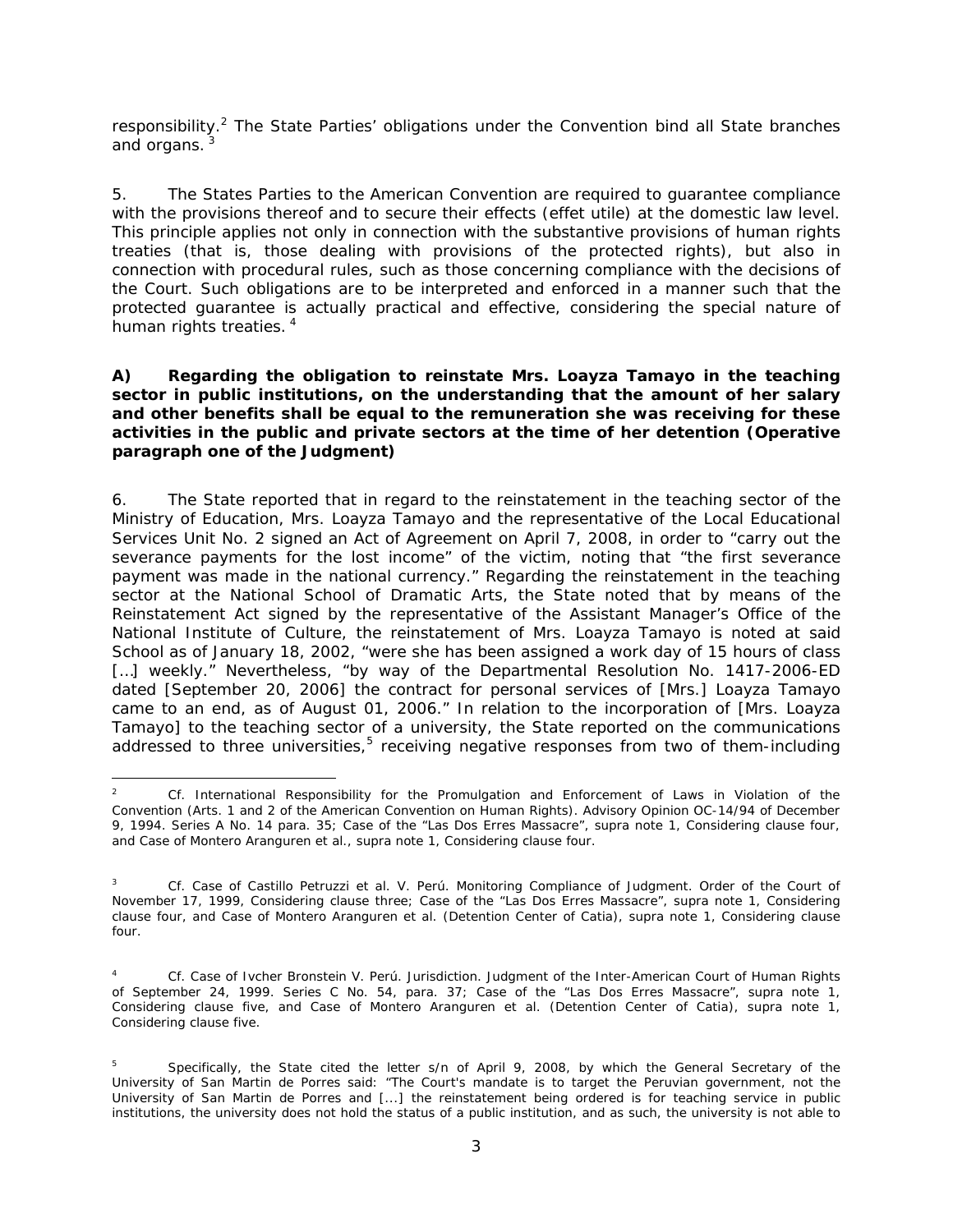the University of San Martín de Porres- and awaiting the response from one. In response, the State reported that, through the representative of the Ministry of Education to the National Human Rights Council, it has requested the reinstatement of the victim in the teaching service of "any" public university; the administration of her social benefits before the University of San Martín de Porres, as well as the administration of payment on the compensation of lost income when the victim served in the National School of Dramatic Arts.

7. On her behalf, Mrs. Loayza Tamayo noted that her reinstatement to the Educational Institute 2057 of the Educational Services Unit No. 2 has been fulfilled. Nevertheless, she noted that despite the compromises undertaken by the State in the meeting on April 7, 2008, "she has not be[en] paid the compensation for lost income, nor has she be[en] informed of the results of the steps taken," on the matter. Regarding her reinstatement to the National School of Dramatic Arts, she stated that she was never hired [for professional services wherein she had to bill for those services], [given that] she was a professor […] under a ministerial budget and payroll with privilege to all social benefits." Therefore, she reiterated that "it corresponds to the State to provide for [her] reinstatement [...] pursuant to the laws in force" and to comply "with the payment of the compensation for lost income." In regard to her incorporation to the teaching sector at a university, she expressed her willingness to work in any national university, educational department and social work, educational institute, or institute of higher education given her background, a "Bachelor in Education with a Focus on Historic Social Sciences," a "Bachelor in Social Work," and "a Masters in Higher Education." The victim noted that "she has been denied the payment of [her] social benefits derived from the severance pay for the time she worked at the University of San Martín de Porres." Also, she noted that by way of a letter dated October 15, 2008, said university "informed her […] that the period to request payment of [her] social benefits had expired" and that she specified "not having carried out any request […] given that she anticipated the State to do so."

8. In this regard, the Commission "value[d] the efforts of the State so that various institutions respond to the concerns of the victim." Nevertheless, it noted that "progress has not been verified" and, in this respect, it requested the Court to require the State to present a report that "details [...] the steps taken to comply with [this point]."

9. The Court recalls that Mrs. Loayza Tamayo, at the moment of her detention worked at three educational institutions, namely: The Educational Center 2057 "Jose Gabriel Condorcanqui," the National School of Dramatic Arts, and the University of San Martin de Porres. The Court notes that the victim confirmed the fulfillment by the State of its obligation to reinstate her to the Educational Institute 1057 and that, nevertheless, the payment is still pending of compensation for lost income from the moment of her detention until her reinstatement at said institution. In what regards the National School of Dramatic Arts, there is a controversy between the parties, since according to the victim, she was a professor under a ministerial budget and payroll, while for the State, it has complied with her reinstatement even though on September 20, 2006, Mrs. Loayza Tamayo's contract

satisfy the obligation of the judgment of the [C]ourt, either because it is not the State or because it does not hold the status of a public institution. In addition, it should be noted that during the time that Mrs. Loayza Tamayo served the university, she did so as a hired teacher. As we know, contracts of this nature are renewable for periods of time if the parties, the teacher and the University agree, a renewal that has not occurred in this case." (case file of Monitoring of Compliance with Judgment, tome VIII, folios 2449 and 2474).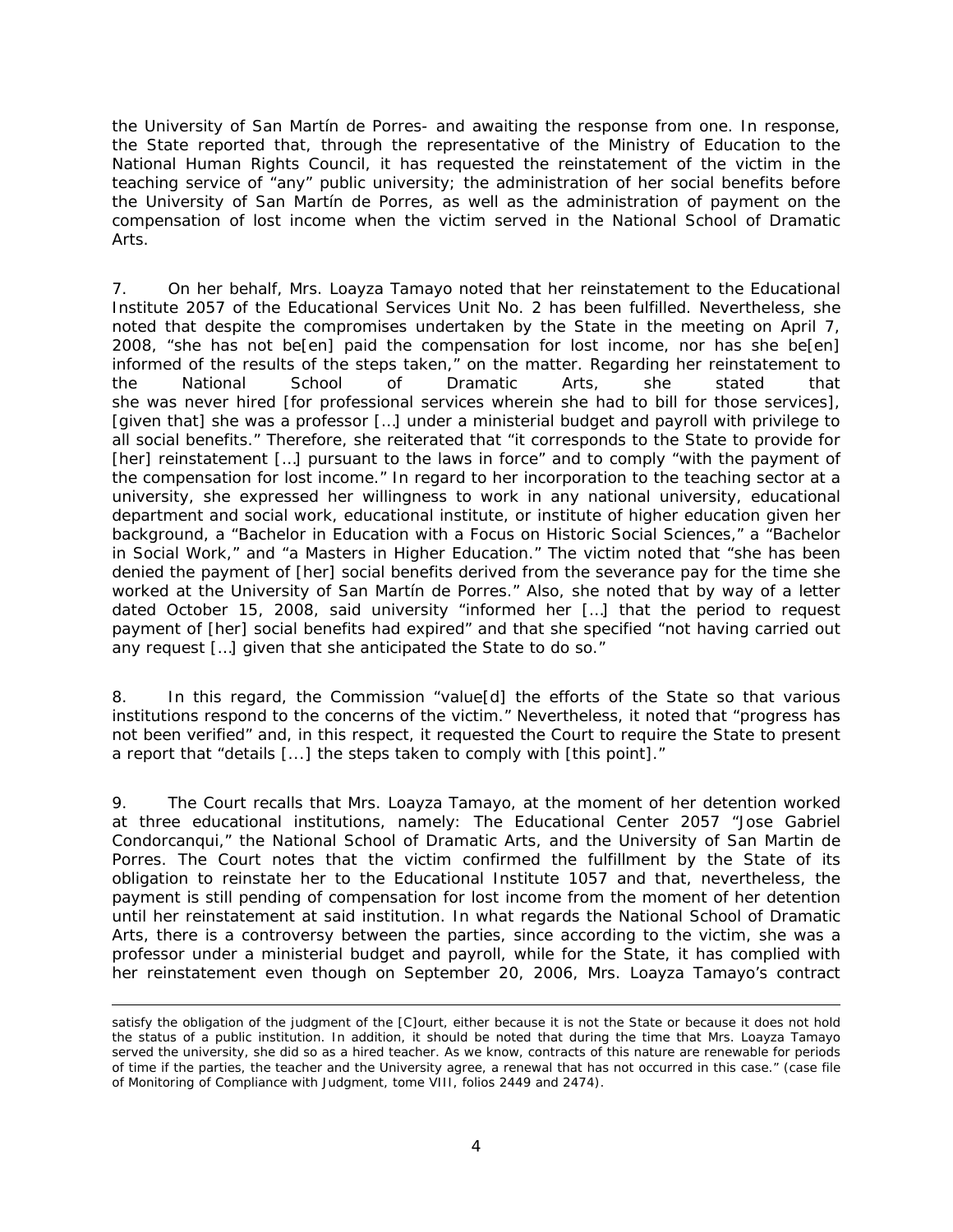ended for personal services. Lastly, regarding the reinstatement to a public university, the Court notes that the State has reported on the steps taken regarding three universities, without obtaining a favorable response from them.

10. As such, considering the information presented by the parties, the Court considers that the State:

i) has fulfilled its obligation to reinstate Mrs. Loayza Tamayo in the Educational Center 2057 "José Gabriel Condorcanqui";

ii) has yet to clarify the modality under which Mrs. Loayza Tamayo will work at the National School of Dramatic Arts. Thus, it must explain the circumstances under which the Departmental Resolution No. 1417-2006-ED of September 20, 2006, was issued and the possible conformity of said measure with that ordered in the Judgment;

iii) still pending is the realization of the reinstatement of Mrs. Loayza Tamayo to an educational university. The Court recognizes that it no longer is of the State's obligation to reinstate the victim to the teaching sector of the University of San Martin de Porres, because at the request of the State, this institution denied this possibility based on their private motivations. However, while recognizing the various steps taken by the State, the Court recalls that the obligation at hand is resultoriented, and to that extent, the corresponding obligation will not be satisfied until the victim is reinstated at a university, and

iv) still pending is the payment of fees and social benefits foregone by the victim from the time of her detention until her reinstatement at the three aforementioned educational institutions. In response to information provided by the State regarding the partial payment of the severance payments of compensation for lost income for the Education Center 2057, the Court anticipates the documentary evidence attesting to such disbursement.

11. It is therefore imperative that the State submit accurate and detailed information on a) the employment status under which Mrs. Loayza Tamayo was reinstated and the circumstances in which she ceased to work at the National School of Dramatic Arts; b) internal efforts made and the alternatives explored for the reinstatement of the victim in the teaching sector at a university, based on her expressed willingness to perform for a wide range of academic institutions according to her broad professional background, and c) the internal efforts made to finalize the payment of fees and social benefits foregone by the victim.

12. For these reasons, the Court finds that the State has partially complied with this obligation by way of the reinstatement of the victim to two of the educational institutions in which she worked at the time of her arrest. Thus, the obligation remains regarding the reinstatement of the victim to the teaching staff of a university and payment of all the fees and benefits forgone by the victim at the three educational institutions in which she worked. Specifically, despite the failure to reinstate the victim at the University of San Martin de Porres (*supra* Considering clause 6 and 10), the State shall push forward the procedures for obtaining the social benefits of the victim for the time she worked at that institution.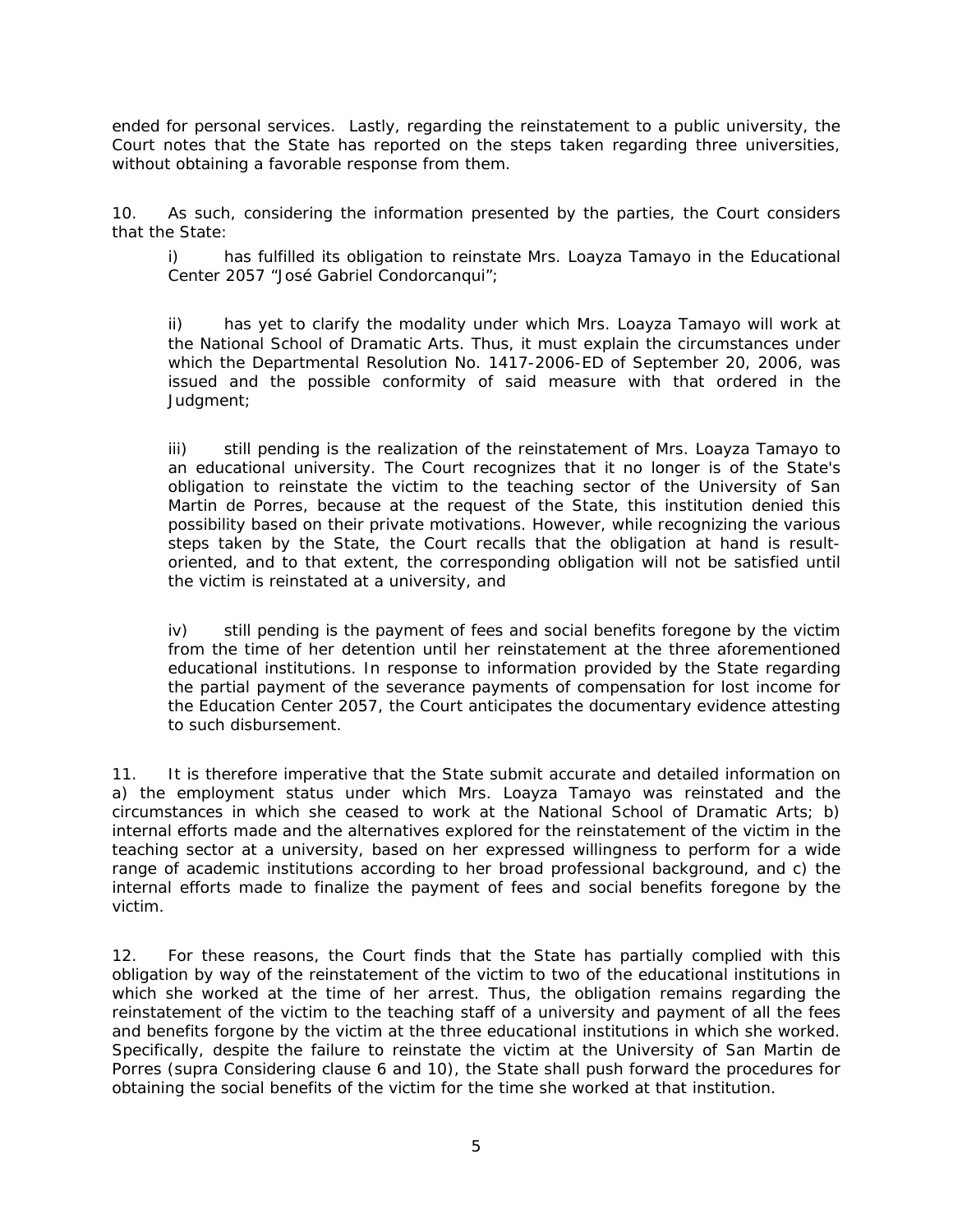# B) Regarding the obligation to guarantee the victim her full retirement *benefits, including those owed for the period transpired since the time of her detention (Operative paragraph two of the Judgment)*

13. The State reported that the victim is "unemployed pursuant to Decree Law No. 20530" and that as such she is offered "unemployment pension for the 21 years, 1 month, and 8 days of service lent to the State, under the charge of Sub-Director, Level F-2." The State specified that "Mrs. Loayza Tamayo could receive pension as a teacher, if the corresponding change is made to the Private Pensions System, given that, […] pursuant to the Decree [Law] 19990, it is not permitted for any Peruvian citizen to receive an additional pension, as a teacher at a public institution, if to date one is under the unemployment pension of the Decree L[aw] No. 20530, as is the case at hand." As such, given that this regards an issue that is in the hands of the victim, the State considers that it has fulfilled this obligation of the Judgment. Nevertheless, it also added that the Office of Production of the Office of Pension Standardization "reported that Mrs. Loayza Tamayo is not to be found in the pension records that [said] Office administers," which is in charge of the administration of pensions that correspond to Decree Law No. 19990. In addition, it attached "the Individual Account of [Mrs. Loayza Tamayo] containing the contributions made to the National Pension System from 2002 to date."

14. In regard to this point, the victim stated that "despite the fact that the […] the Office of Pension Standardization [thinks that] it is not possible for her to receive two pensions" one protected by Law No. 20530 (for services lent to the Ministry of Health) and the other by Decree Law No. 19990 (for teaching services), "the time has not been added for the period she spent under illegal and arbitrary detention" up until her reinstatement at the mentioned public institutions, that is, 4 years, 7 months, and 11 days for pension purposes and the years she remained in another country as a political refugee.She specified that "at the time of her arbitrary detention, although she was unemployed under the scope of Decree Law 20530 for having worked for the Ministry of Health, she continued [working] for public and private institutions under the scope of [Decree] Law 19990, offering educational services as a teacher." The victim highlighted that "she has been contributing to the National Pension System [for] her work at the National Institute of Culture since April 1, 1972." She added that "upon not being entitled to a pension under the pension regime of [the Decree] Law 19990, the State would be retaining her compensation in an irregular manner."

15. In regard to the foregoing, the Commission assessed as "a breakthrough" that "the State and the victim agreed that domestic Peruvian law allows for Mrs. Loayza Tamayo to receive the two pensions to which she claims she is entitled." However, it stressed that "[t]he reports of the State [...] merely reiterate Mrs. Loayza Tamayo's pensioner status under one of the regimes." In this regard, the Commission "consider[ed] it relevant that the State refer [...] to the comments of the victim about the possibility of having two pensions, thereby assuring that in the retirement regarding her educational services it include the years she worked [...] as well as those where she was deprived of liberty."

16. The Court notes that expressed by the Office of Pension Standardization in "that there is no inconsistency in simultaneously and legally receiving two pensions obtained under Decree Law No. 20530 and Decree Law No. 19990, when and if the contributions of Mrs. Loayza Tamayo that establish her right to the latter do not correspond to work periods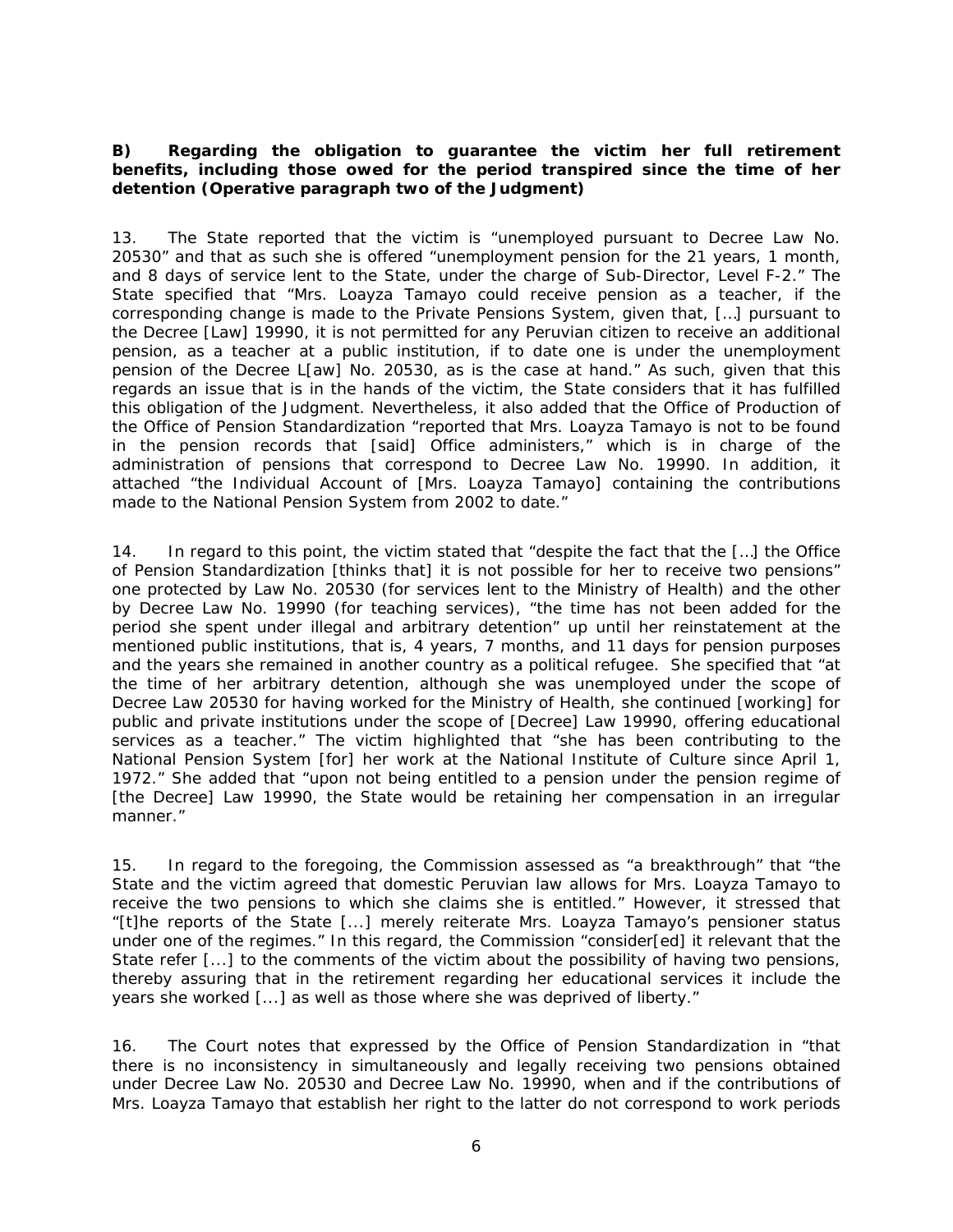in the [Central Government, the Regional Governments, the Local Governments, the Offices of State, the Decentralized Autonomous Organizations, and the Decentralized Public Institutions, according to that provided in Legislative Decree No. 817],"<sup>6</sup> or "correspond to contributions carried out for employers belonging to the private sector." Thus, the Court notes that, according to that stated by the Office of Pension Standardization, the Decree Law No. 20530 established that it is possible to "simultaneously receive two pensions from the State, when one of them stems from teaching services lent to public teaching," but that "this exception has not been established for those pensioners of the National Pension System, regulated by Decree Law No. 19990, to which the provisions established by Decree Law No. 817 apply."

17. As such, the Court considers that of the information provided by the State, it has not even been proven whether the victim is subject to the regime of Decree Law No. 20530. Thus, even though at first glance it appeared as though the State and Mrs. Loayza Tamayo coincided regarding the inclusion of the victim in the regime of Decree Law No. 20530, it is clear from the case file of Memorandum No. 686-2010-DSO.SP/ONP of April 15, 2010, wherein the Sub-director of Provision Payments of the Office of Pension Standardization reported that the victim "is NOT in [its] records as a pensioner of Decree Laws Nos. 19990, 18846, and 20530, nor in the Special Regimes that [said] office administers." Therefore, there is a discrepancy between the information contained in the Memorandum and that noted by the State upon recognizing that Mrs. Loayza Tamayo is unemployed pursuant to Decree Law No. 20530 (*supra* Considering clause 13) and that her contributions to the National Pension System are proven since 2002.

18. The Court recalls that compliance with the present measure is conditioned on it being established that the victim is subject to the pension regimes that correspond to Decree Laws Nos. 20530 and 19990. Said condition assumes that the victim would receive a retirement pension for her work in the health sector (Decree Law No. 20530) and another for her activities in the education sector (Decree Law No. 19990). Given that the State has indicated that Mrs. Loayza Tamayo must comply with a series of requisites in order to be accepted into the pensioner regime of Decree Law No. 19990, the Court considers that it is necessary for the victim to understand said requirements and that, as such, the State must answer the comments made by her regarding the fact that the enjoyment of two pensions must include the years worked, as well as those where she was deprived of liberty" and was a political refugee. (*supra* Considering clause 14).

19. Based on the foregoing, the Court considers it essential that, pursuant to the specific circumstances of this case and the situation of Mrs. Loayza Tamayo, the State confirm whether the victim is subject to the regime of Decree Law No. 20530 and provide complete and detailed information regarding the requirements to ensure the full enjoyment of her right to retirement under Decree Law No. 19990. The latter should include information on legal regulations, formalities, and procedures in place at the internal level in order for her to obtain the social benefits. All this, notwithstanding that the State immediately make the necessary arrangements and provide the means in the respective process to comply with this obligation.

 6 Official Letter No. 489-2007-GO/ONP of July 19, 2007 (case file of Monitoring of Compliance with Judgment, tome VI, folio 2171.29)and Official Letter No. 162-2008-GO/ONP of April 17, 2008 (case file of Monitoring of Compliance with Judgment, tome VIII, folio 2498), which correspond to the Office of Pension Standardization, Office of Operations.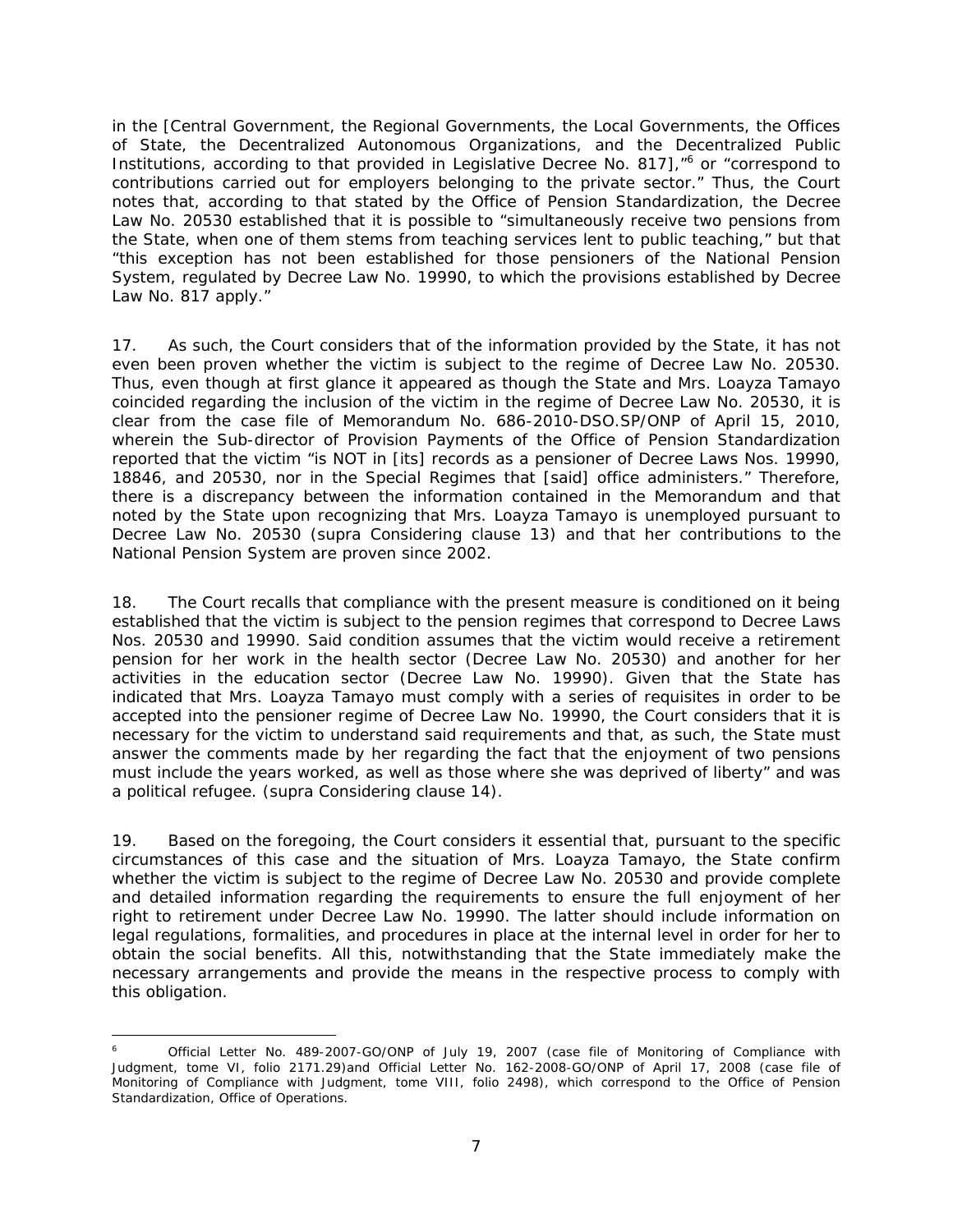# *C) Regarding the obligation to adopt all domestic legal measures necessary to ensure that no adverse decision delivered in proceedings against Mrs. Loayza Tamayo in the civil courts has any legal effect whatsoever (Operative paragraph three of the Judgment)*

20. The State indicated that "to date, the [victim] has no records." For this, the State forwarded a copy of the resolution issued on May 28, 1999, by the Special National Criminal Corporate Chamber for Cases of Terrorism (Exp. 634-93), which declared as unenforceable the judgment ordered by the Special Chamber of the Superior Court of Justice of Lima on October 10, 1994, which charged the victim to 20 years imprisonment for the crime of terrorism, as well as a copy of official letters requesting the annulment of criminal, judicial, and police records" of Mrs. Loayza Tamayo.<sup>7</sup>

21. Mrs. Loayza Tamayo did not present observations on this point.

22. The Inter-American Commission "value[d] that the State had adopted measures [it had reported on]. Nevertheless, [...] it awaits the observations of the victim regarding compliance with this measure of reparation."

23. In this regard, the Court finds that the Superior National Criminal Corporate Chamber for cases of Terrorism ordered the annulment of police, judicial, and criminal records that derived from Mrs. Loayza Tamayo's case and, moreover, that within certain state agencies surveyed by the State, there is no indication of her judicial, criminal, nor police record. <sup>8</sup> Therefore, taking into account that the victim has not expressed an opinion contrary to that reported by the State regarding compliance with this point of the Judgment, the Court finds that the State has fully complied with this measure of reparation.

## *D) Regarding the obligation to adopt the domestic legal measures necessary for Decree Laws No. 25.475 (Crime of Terrorism) and No. 25.659 (Crime of Treason) to conform to the American Convention on Human Rights***.**

 $\overline{a}$ 7 Official letter addressed to the Chief of the Office of Revenue and Expenditure of Lima and Callao asking for "the annulment of the judicial record" of Mrs. Loayza Tamayo (case file of Monitoring of Compliance with Judgment, tome VIII, folio 2507); official letter addressed to the Director of the Central Register of Convictions for available "the annulment of criminal records" of the victim (case file of Monitoring of Compliance with Judgment tome VIII, folio 2509), and official letter addressed to the Chief of Police of the Identification Division to provide for the "annulment of the criminal records" of Mrs. Loayza Tamayo. (case file of Monitoring of Compliance with Judgment, tome VIII, folio 2511). Moreover, there is also the resolution issued by the Criminal Chamber (See No. 69-98) which annulled the order issued by the Second Criminal Chamber of the Supreme Court of June 14, 1999, which declared the judgment of the Inter-American Court unenforceable in this case. (case file of Monitoring of Compliance with Judgment, tome VIII, folios 2513 to 2516).

<sup>8</sup> Official Letter No. 591-07-DIRCRI-DIVIDCRI-DEPANANT of the Department of Annulment of Police Records of the Criminal Investigations Division of the National Police of Peru on July 6, 2007 (case file of Monitoring of Compliance with Judgment, tome VI, folio 2171.31); Official Letter No. 1767-2007/INPE/16-07-D of the Office of Prison Records –Regional Office of Lima of the National Prison Institute on July 10, 2007 (case file of Monitoring of Compliance with Judgment, tome VI, folio 2171.32), and Official letter No. 1270-2007-RNC-GSJR-GG/PJ of the National Conventions Register of the Judiciary Branch on July 5, 2007. (case file of Monitoring of Compliance with Judgment, tome VI, folio 2171.33).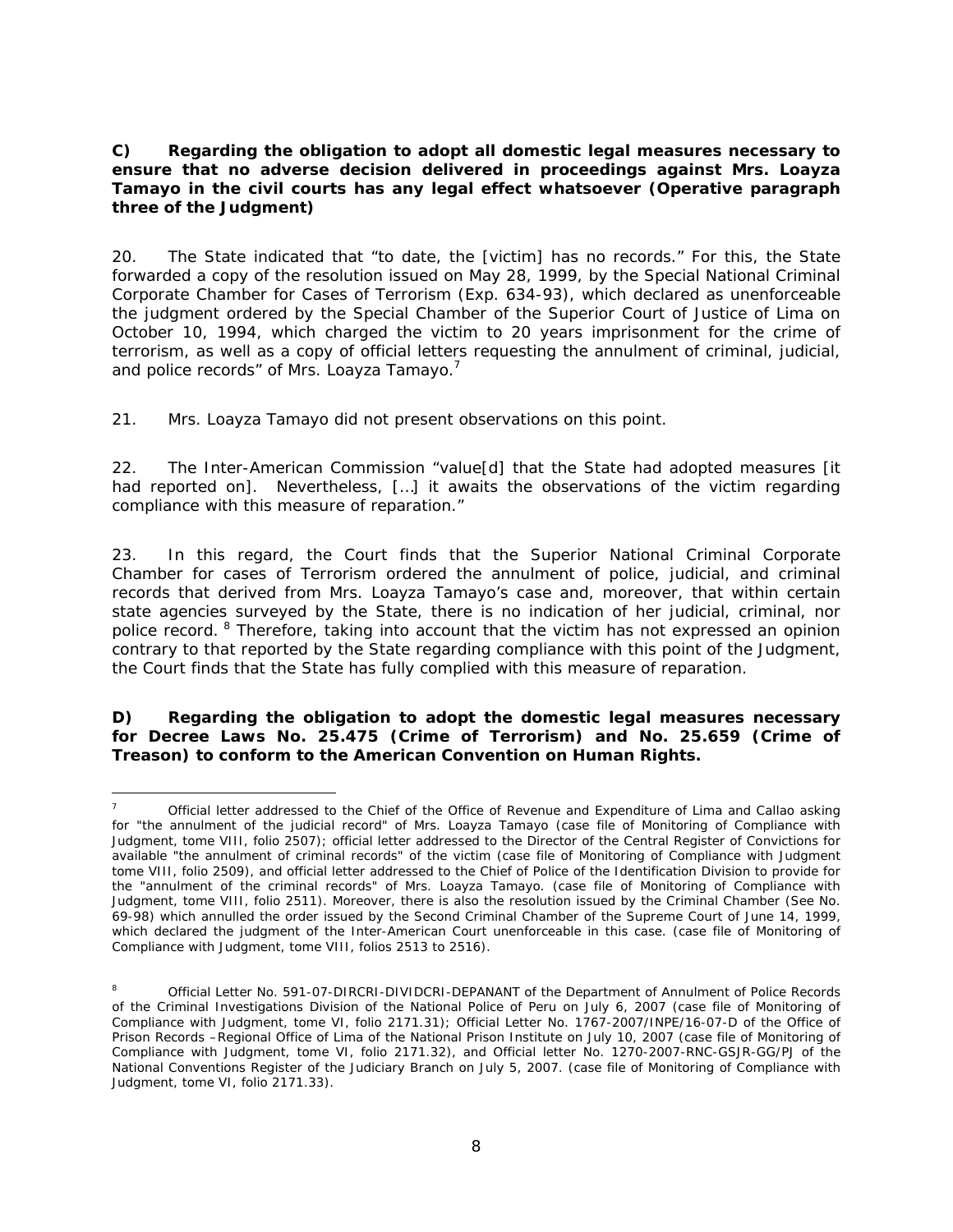24. The State noted that "the Peruvian legislative reform does not allow a trial that violates the principle *n[e] bis in idem*, for the crimes of terrorism and treason, as defined in the Decree Laws [25475 and 25659]." It added that "in accordance with the domestic judicial bodies (the Judiciary Branch and Constitutional Court), [the] domestic legislation is in conformance with [the] Convention."

25. Similarly, Mrs. Loayza Tamayo accepted that which was noted by the State regarding the adaption of domestic law to the principle of *n[e] bis in idem*.

26. The Commission "acknowledge[d] that measures were adopted aimed at satisfying compliance with [this obligation]." However, "considering that today [...] it has a number of petitions and cases pending which allege violations of the American Convention as a result of the application of [said] Decrees [...] even with the modifications to which the State alludes, it [said] it will continue with the analysis and monitoring of this obligation in the performance of its powers under the Convention."

27. In this regard, the Court notes that the only information submitted by the State on the adaption of the domestic legislation to the American Convention refers to the inability to violate the principle *ne bis in idem*, with particular emphasis on that noted by the Constitutional Court of Peru in a judgment issued on January 3, 2003. However, in the exercise of its contentious jurisdiction and in terms of monitoring compliance in relation to other Peruvian cases involving the obligation to adapt the same legislation, the Court is aware of legislation that has been issued after the Constitutional Court of Peru of January 3, 2003, as well as this judgment of August 9, 2006, wherein it declared unfounded the claim of unconstitutionality of the new legislation. These elements allow the Court a general assessment of some of the measures taken by the State to comply with the provisions of the Judgment.

28. The Court emphasizes four key issues concerning the adaption of domestic law regarding the violations found in this case: i) the codification of the crimes of treason and terrorism, ii) the right to a competent tribunal, iii) the right to defense, and iv) the detention conditions.

29. Regarding the issues of criminal codification, in the Judgment on the merits of this case, the Court ruled on the broadness of the elements of the crime under which the victim was prosecuted and the ambiguity in the wording of them, especially in regard to treason. As such, the Court observes that the judgment rendered by the Constitutional Court of Peru in 2003 declared the unconstitutionality of Articles 1 and 2 of Decree Law No. 25659, in relation to Articles 3, 4, 5, 6,  $9$  and 7 thereof, relating to the offense of treason. Indeed, the Constitutional Court noted that "all the factual circumstances described in the elements of [this] crime [...] are similar to the pre-existing codifications of terrorism[, generating]

<sup>9</sup> In relation to Article 6.° of Decree Law N.° 25659, related to habeas corpus actions, the TC declared unconstitutional the phrase, "or treason," and as such, that provision shall read as follows: "The action of habeas corpus is appropriate in the circumstances envisaged in Article 12 of Law No. 23506, to the benefit of the detainees involved or accused of crimes of terrorism, and the following rules of procedure must be observed: (case file of Monitoring of Compliance with Judgment, tome V, folio 1865).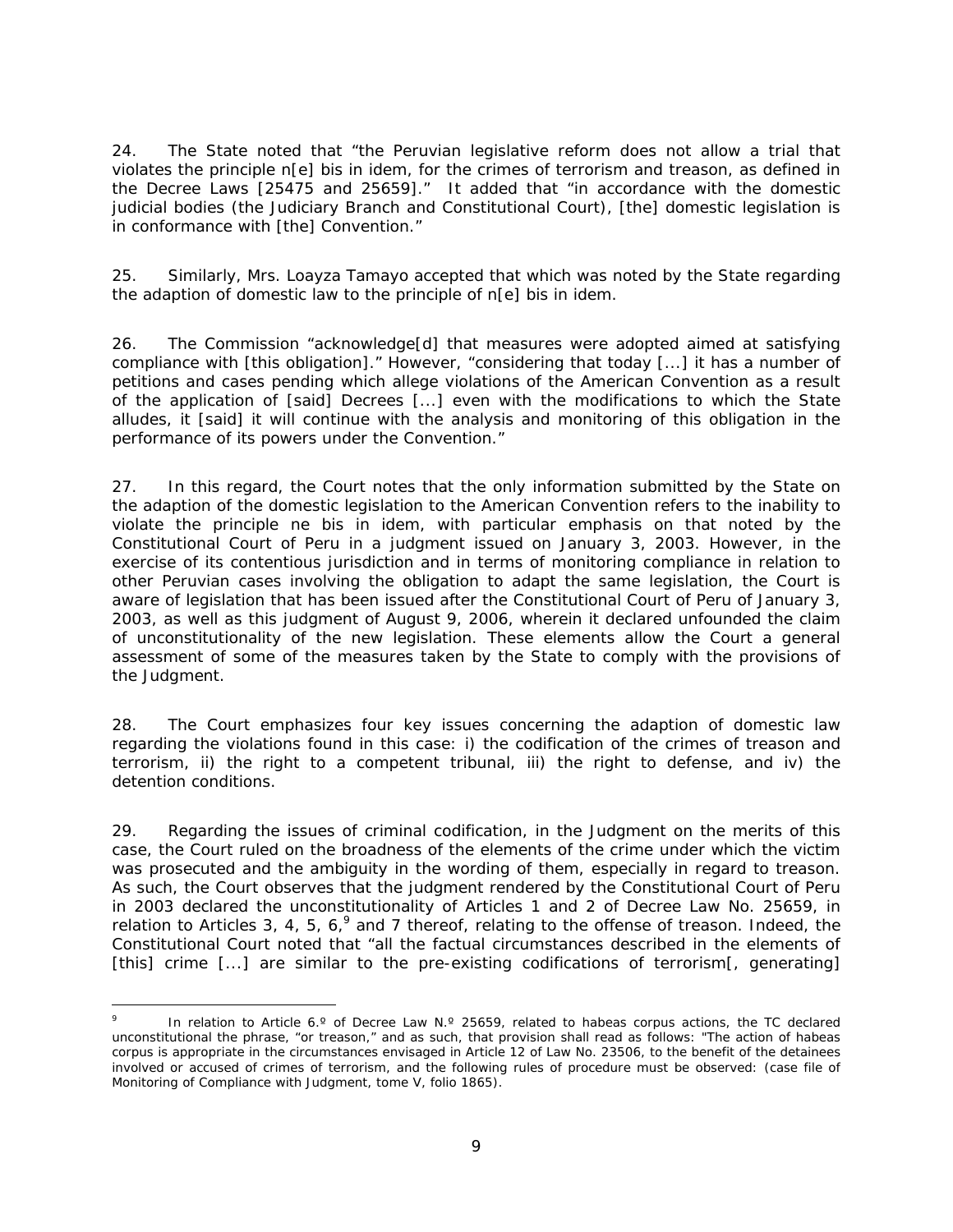duplicity of the content," "thus enabling the same fact or element to be subsumed under any of the criminal codifications" and "thereby affect[ing] the principle of legality."

30. Likewise, the Court also notes that in the judgment of the Constitutional Court of 2003, the subsistence was declared of Article 2 of Decree Law No. 25475 on the crime of terrorism, with the same text, if it is interpreted that the action must be carried out "intentionally," as there is a reasonable uncertainty and the analogical interpretation clauses do not violate the principle of *lex certa* when the legislature establishes the examples that can serve as parameters for interpretation.<sup>10</sup>

31. Furthermore, regarding the guarantee to a competent tribunal, in the Judgment on the merits of the case, the Court noted that Decree Law No. 25.659 and No. 25.475 divided the jurisdiction between the military and ordinary [civil] courts, even to try civilians, attributing jurisdiction for crimes of treason to the former and of terrorism to the latter.<sup>11</sup> Regarding the crime of treason, prosecution was to be done by "faceless" judges, in a summary procedure and with diminished guarantees. In this regard, the Constitutional Court of Peru considered Article 4 of Decree Law No. 25659 on treason, unconstitutional, and it stressed the creation of "Law No. 26.671 [which] repeal[ed], implicitly, both Article 15 [of Decree Law No. 25475] as well as all those provisions, which prevented the defendant from having the opportunity to learn the identity of those involved in the proceeding."

32. On the other hand, regarding the right to defense, in the Judgment on the merits, the Court questioned aspects related to the inability to file any protective remedy to safeguard personal liberty or to question the legality or arbitrary detention of victims (Article 6 of Decree Law No. 25659). In this regard, the Court notes that Article 6 of Decree Law No. 25659 "was modified by Decree-Law No. 26.248, adopted on November 12, 1993, and in force since the 26<sup>th</sup> of that same month and year, [...] allowing, in principle, the filing of protective remedies in favor of those charged with crimes of terrorism or treason."

33. Moreover, in the Judgment on the merits in this case, the conditions of detention in the execution of the punishment for the crime were questioned, under Article 20 of Decree Law No. 25475, which assured the victim remained in a very small cell, without ventilation or natural light, for a half hour of sun a day, in continuous solitary confinement, and with severely restricted visitation.<sup>12</sup> In this regard, the judgment of the Constitutional Court of Peru established that this Article served as an unreasonable and disproportionate measure, thereby constituting cruel and inhumane treatment, which violated the Peruvian Constitution and the American Convention. Thus, the Constitutional Court considered the unconstitutionality of the phrase "continuous solitary confinement during the first year of detention and subsequently" as well as the phrase "[i]n no case, and under the

Thus, in accordance with the Constitutional Court "the interpretation of the clause 'against the security of (...) methods or means of communication or transport of any kind' must limit its scope to the conduct constituting the offense against public safety affecting methods or means of transportation or communication. For the same reasons, the clause 'against the security of (...) any other good or service' should be interpreted as referring only to goods or services that have specific criminal protection in different forms of crimes against public safety, under Title XII of Second Tome of the Criminal Code." Judgment of the Constitutional Court of January 3, 2003, paras. 72 and 73 (case file of Monitoring of Compliance with Judgment, tome V, folio 1806 to 1825).

<sup>11</sup> *Case of Loayza Tamayo. Merits*, Judgment of September 17, 1997. Series C No. 133, para. 61.

<sup>12</sup> *Case of Loayza Tamayo. supra* note 11, para. 46, literal k).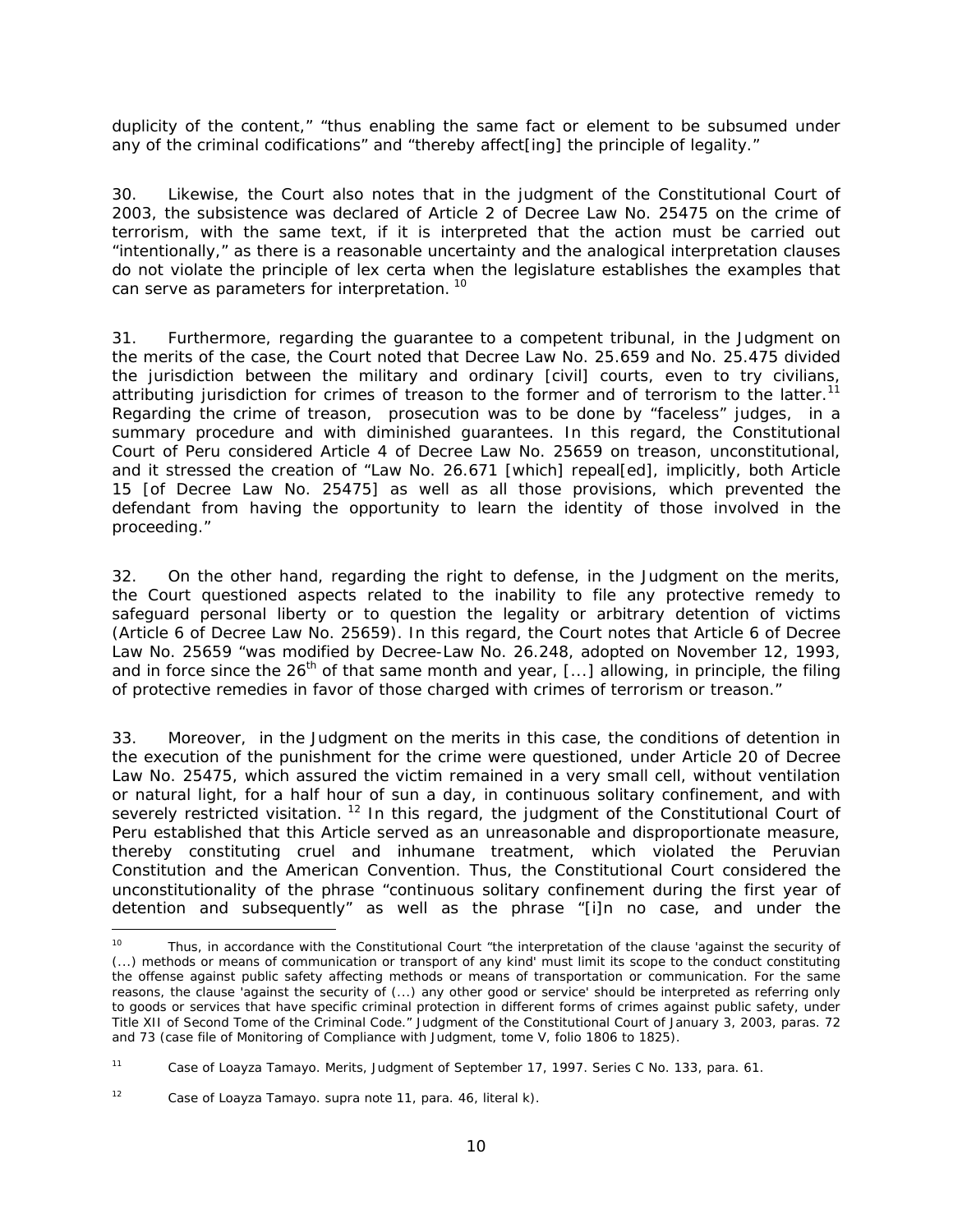responsibility of the director of the Establishment, those sentenced can share single cells, a disciplinary regime that will apply until release."

34. Given the foregoing, the Court believes that through the Executive and Legislative Branches and the Constitutional Court, measures have been taken to revoke the regulations that are contrary to the Convention, by way of their annulment, reform, or new interpretation. In this sense, some norms of a legal nature have been issued on the subject, whose content is geared towards fulfilling certain standards of the international law of human rights. In this regard, the Court considers that, in the absence of a specific and current controversy between the parties relating to the scope of the reforms ordered by the Court, in the specific context of that which was declared to be a violation of the Convention in the present case, it deems that this measure of reparation has been fulfilled, without this implying a trial on the norms or practices which it analyzes in the context of other contentious cases.

35. Notwithstanding the foregoing, this Court notes that not only the suppression or issuance of norms in domestic legislation guarantee the rights enshrined in the American Convention, pursuant to the obligation established in Article 2 of that instrument. It also requires the development of State practices that are conducive to the effective observance of the rights and freedoms enshrined in it. Consequently, the existence of a norm does not by itself guarantee that its application is appropriate. It is necessary that the application of the norms or their interpretation, in both judicial practices and manifestations of State public order, be adapted to the same purpose of Article 2 of the Convention. In other words, the Court notes that judges and other bodies linked to the administration of justice must exercise "control for conformity with the Convention" *ex officio* between the domestic norms and the American Convention, in the framework of their powers and the corresponding procedural regulations. In this task, they should take into account not only the international treaty in question, but also the interpretation thereof made by the Court, the ultimate interpreter of the American Convention.<sup>13</sup> This should ensure the strictest diligence in safeguarding the principles of legality, the right to defense, the restrictions on the use of the military jurisdiction and the duty to guarantee the rights of persons deprived of liberty, in the framework of the jurisprudence of the Court and the applicable international law.

## *E) Regarding the obligation to investigate the facts in the instant case, identify and punish those responsible for those acts, and adopt all necessary domestic legal measures to ensure that this obligation is discharged (Operative paragraph six of the Judgment)*

36. The State reported on the termination of criminal actions due to the statute of limitations in the criminal prosecution stage taken against five members of the Police, for the crime against life, body, and health, serious injury, and against two members of the Police for the crime of forced-rape, both to the detriment of Mrs. Loayza Tamayo, enacted by the Third Criminal Procedures Chamber for Inmate Liberty of the Superior Court of

 $13<sup>°</sup>$ 13 *Case of Radilla Pacheco V. México. Preliminary Objections, Merits, Reparations and Costs.* Judgment of 23 de Noviembre de 2009. Series C No. 2009, paras. 338 and 339.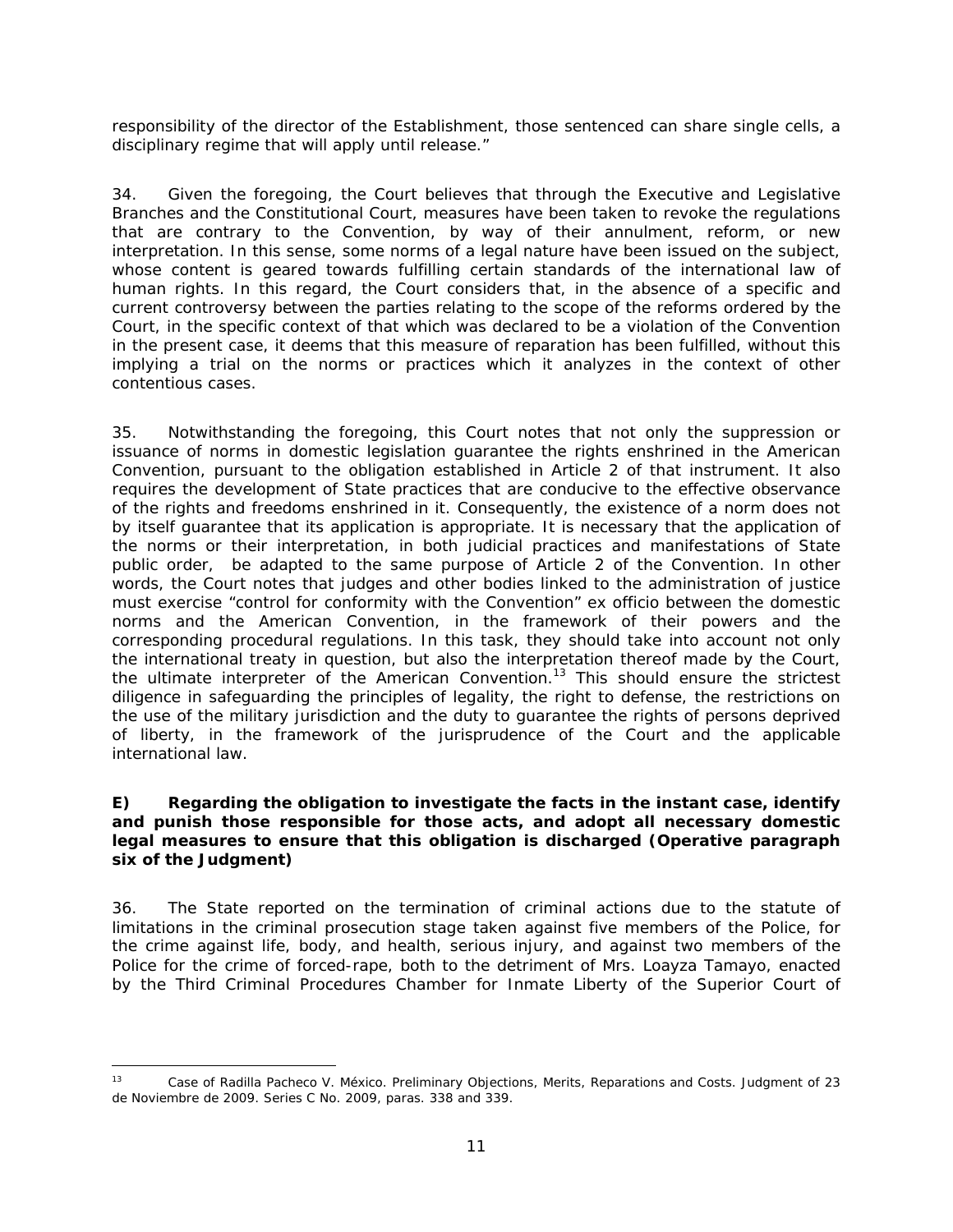Justice of Lima, by order of July 27, 2007.  $14$  Thus, the State said that "it is unable [to act] as it [has] lost its power to punish." It added that "considering that the injured party claims that the facts [...] took place during the days of her arrest [,]that is from February 06 to 26 1993, [this led to] a combination of crimes," applying the third paragraph of Article 80 of the Penal Code which states that "[t]he actions [run the course of the statute of limitations] after a period equal to the maximum for the most serious offense runs its course," which in this case is that of severe bodily harm, at 12 years. Therefore, from February 1993 to 2007, 15 years and 5 months had passed, "running past the statute of limitations."

37. Mrs. Loayza Tamayo said the State "has failed to comply" with this measure because on July 27, 2007, on the legal proceedings concerning the case, "the criminal action was declared extinguished due to the statute of limitations." She noted that "[t]he information that has been brought to the attention of the Court [...] by the State" on this point, refers to events that pre-date the hearing on monitoring of compliance of the case and to allegations made by it on that occasion. She added that "the delay itself of the [S]tate in the investigation, identification, and prosecution of those responsible, serves as justification for not punishing those officers, who remain in their position, those of which have also even been promoted."

38. The Commission considered that "the State […] must complete a real and effective investigation in order to identify and punish those persons responsible for the violations determined by this Court in [the J]udgment." Moreover, it requested that the State "refer to the irregularities mentioned by the [victim], according to which over time would be attributable to authorities of the Public Prosecutor's Office and the judicial authorities that heard the case, among other aspects of the process."

39. The Court notes that it has been more than twelve years since it issued its Judgment in this case without the State clarifying all the relevant facts and determining the responsibility for the violations declared, a situation which remains in impunity and which has generated the corresponding invocation and application of the exception of the statute of limitations of two specific criminal actions.

40. In this regard, this Court recalls that although the statute of limitations should be duly observed by the judge for all accused of a crime,  $15$  the invocation and application of it is unacceptable when it has been clearly proven that the passage of time has been determined by procedural actions or omissions, in bad faith or negligence, to encourage or allow impunity. Thus, the Court reiterates what it has noted on other occasions, in that "[t]he right to effective judicial protection requires [...] the judges to direct the process so as to prevent undue delays and obstruction which will lead to impunity, thereby agitating the judicial protection of human rights."<sup>16</sup> The Court also noted that "when a State has

 $\overline{a}$ Judgment of the Third Criminal Chamber for Inmate Freedom of the Superior Court of Justice of Lima (Case file No 547-06) of July 27, 2007. (case file of Monitoring of Compliance with Judgment, tome VIII, folio 2621 to 2626).

<sup>15</sup> *Cf. Case of Barrios Altos V. Perú. Merits.* Judgment of March 14, 2001. Series C No. 75*,* para. 41; *Case of Gomes Lund et al. (Guerrilha do Araguaia) V. Brazil. Preliminary Objections, Merits, Reparations and Costs.*  Judgment of November 24, 2010. Series C No. 219, para. 171, and Case of *Gelman V. Uruguay. Merits and Reparations.* Judgment of February 24, 2011 Series C No. 221, para. 225

<sup>16</sup> *Cf. Case of Bulacio V. Argentina. Merits, Reparations and Costs.* Judgment of September 18, 2003. Series C No. 100, paras. 115; *Case of Bayarri V. Argentina*. *Preliminary Objection, Merits, Reparations and Costs*.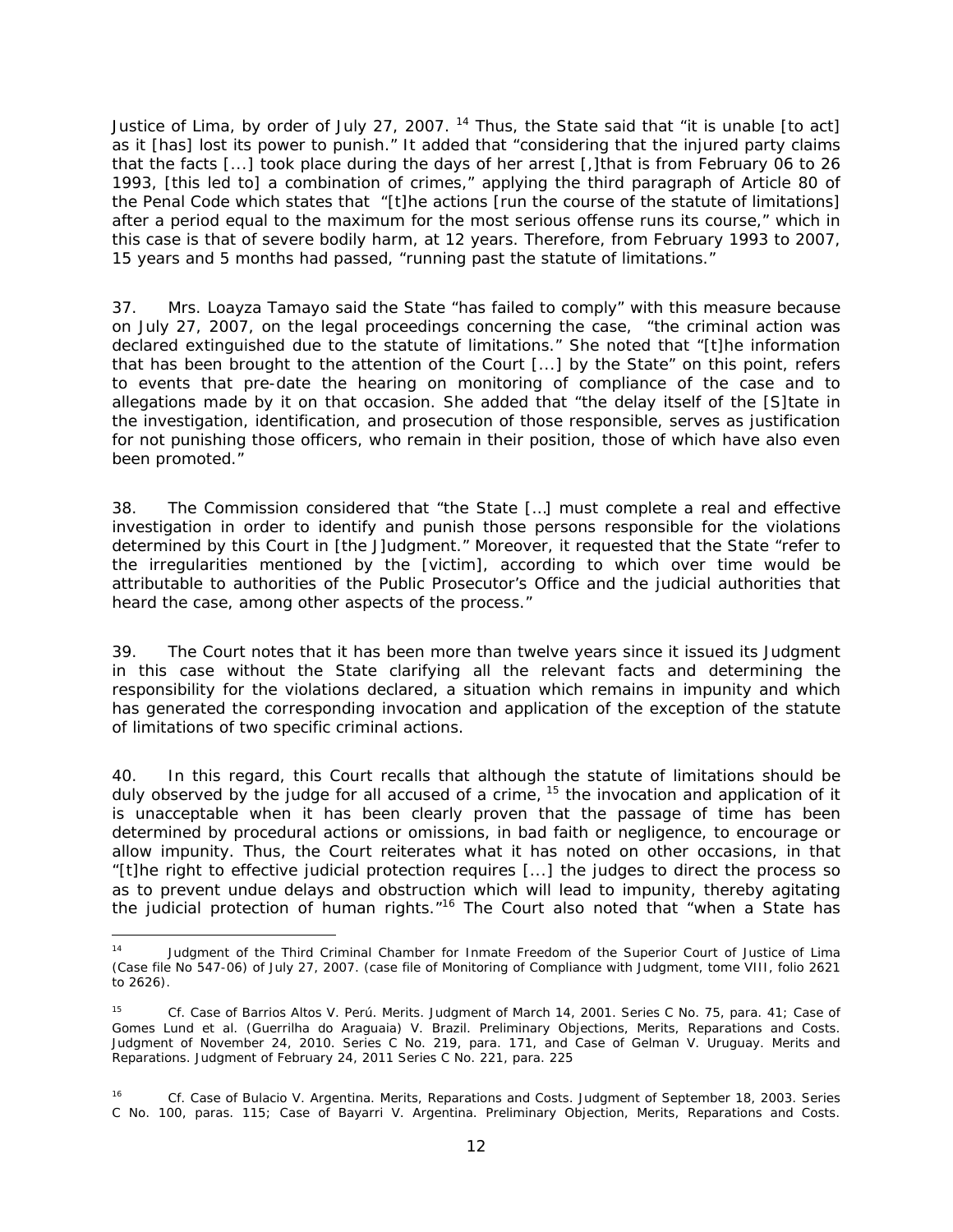ratified an international treaty such as the American Convention, its judges, as part of the State apparatus, are also bound to it, obligating them to ensure that the effects of the provisions of the Convention are not diminished.<sup>"17</sup> That is, that the statute of limitations yields to the rights of victims when there is an obstruction of the obligation to identify, prosecute, and punish the perpetrators of a crime.

41. In its previous jurisprudence the Court has stated, referring to the principle of *ne bis in idem*, that it is not applicable when: i) the actions of the court that heard the case and decided to dismiss or acquit the person responsible for a violation of human rights or international law were intended to shield the accused from criminal responsibility; ii) the proceeding was not conducted independently or impartially in accordance with due process, or iii) there was no real intention of placing the perpetrator in the hands of justice. A judgment declared which involves any of the foregoing circumstances produces an "apparent" or "fraudulent" res judicata."<sup>18</sup> Thus, the authority of res judicata of a decision that affects the rights of individuals protected by the Convention and shows that there are grounds for questioning that which is res judicata may possibly be discussed before this Court.19

42. The information provided by the parties in this case only allows the Court to note that in the two aforementioned proceedings, the statute of limitations was declared to have run its course. The Court does not have elements to know if the proceedings ran the statute of limitations due to the reasons described in the preceding paragraphs. In view of the foregoing, it is imperative that the State submit organized, detailed, complete, and updated information on the causes that led to the opposition and application of the statute of limitation in the two criminal cases mentioned, referring to, if applicable, the copies of the relevant parts of case files.

### **THEREFORE:**

### **THE INTER-AMERICAN COURT OF HUMAN RIGHTS,**

In the exercise of its powers of supervision of compliance with its decisions and in conformity with Articles 33, 62(1), 62(3), 65, 67, and 68(1) of the American Convention on

 $\overline{a}$ Judgment of October 30, 2008. Series C No. 187, para. 116; *Case of Carpio Nicolle et al. V. Guatemala. Monitoring of Compliance with Judgment.* Order of the Inter-American Court of Human Rights of July 01, 2009, Considering clause fourteen, and Case of *Ivcher Bronstein V. Perú. Monitoring of Compliance with Judgment.* Order of the Inter-American Court of Human Rights of November 24, 2009, Considering clause seventeen.

17 *Cf*. *Case of Almonacid Arellano et al. V. Chile. Preliminary Objections, Merits, Reparations and Costs*. Judgment of September 26, 2006. Series C No. 154, para. 124; *Case of Gomes Lund et al. (Guerrilha do Araguaia), supra* note 15, para. 176, and Case of *Gelman V. Uruguay, supra* note 15, para. 193.

18 *Cf. Case of Carpio Nicolle et al., supra* note 16, para. 131*; Case of Almonacid Arellano et al. V. Chile, supra* note 17, para. 154, and Case of *Ivcher Bronstein V. Perú. Monitoring of Compliance with Judgment.* Order of the Inter-American Court of Human Rights of August 27, 2010, Considering clause fourteen.

19 *Cf. Case of Genie Lacayo V. Nicaragua. Request for Review of the Judgment on the Merits, Reparations and Costs.* Order of the Court of September 13, 1997. Series C No. 45, paras. 10 to 12; *Case of Almonacid Arellano et al. V. Chile, supra* note 17, para. 154.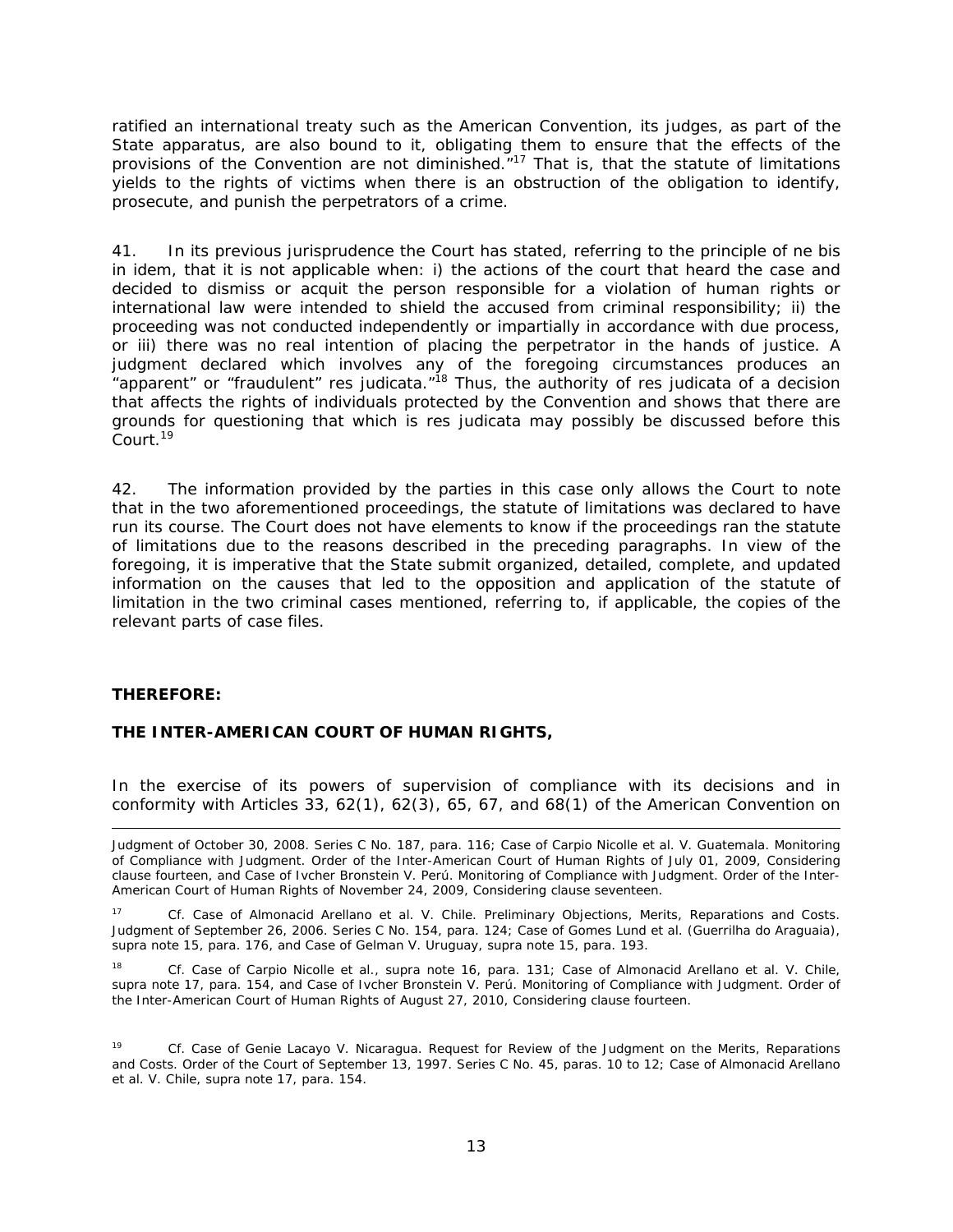Human Rights, Articles 25(1) and 30 of the Statute, and Articles 31(2) and 69 of its Rules of Procedure,

## **DECLARES THAT:**

1. Pursuant to that noted in the pertinent Considering clauses of the present Order, the State has fully complied with the following operative paragraphs of the Judgment:

a) reinstate Mrs. Loayza Tamayo in the teaching service in educational institution 2057 "José Gabriel Condorcanqui" (*Operative paragraph one of the Judgment and Considering clause 12)*;

b) adopt all the domestic legal measures necessary to ensure that no adverse decision delivered in proceedings against Mrs. Loayza Tamayo in the civil courts has any legal effect whatsoever. (*Operative paragraph three of the Judgment and Considering clause 23),* and

c) adopt the domestic legal measures necessary for Decree Laws 25.475 (crime of terrorism) and 25.659 (crime of treason) to conform to the American Convention on Human Rights (*Operative paragraph five of the Judgment and Considering clause 34).*

2. Pursuant to that noted in the pertinent Considering clauses of this Order, the following operative paragraphs have not yet been fully complied with:

a) reinstate Mrs. Loayza Tamayo in the teaching sector of a public university; provide information on the work conditions under which Mrs. Loazya Tamayo was reinstated at the National School of Dramatic Arts and the circumstances under which she stopped working there, and to pay the amount for her salaries and other services lent to the public and private sectors due to lost income since her detention until her reinstatement at the three mentioned educational facilities (*Operative paragraph one of the Judgment and Considering clause 12);* 

b) guarantee the full enjoyment of her retirement benefits, to include the time spent in detention (*Operative paragraph two of the Judgment and Considering clause 19*);

c) investigate the facts of the case, identify, and punish those responsible for those acts, and adopt all necessary domestic legal measures to ensure that this obligation is discharged (*Operative paragraph six of the Judgment and Considering clause 40, 41, and 42)*

### **AND DECIDES TO:**

1. Require the State of Peru to adopt all the measures necessary to effectively and promptly comply with the pending operative paragraphs in accordance with that established in Article 68(1) of the American Convention on Human Rights.

2. Request the State to present to the Inter-American Court of Human Rights, on December 5, 2011, a detailed and current report wherein it indicates all the measures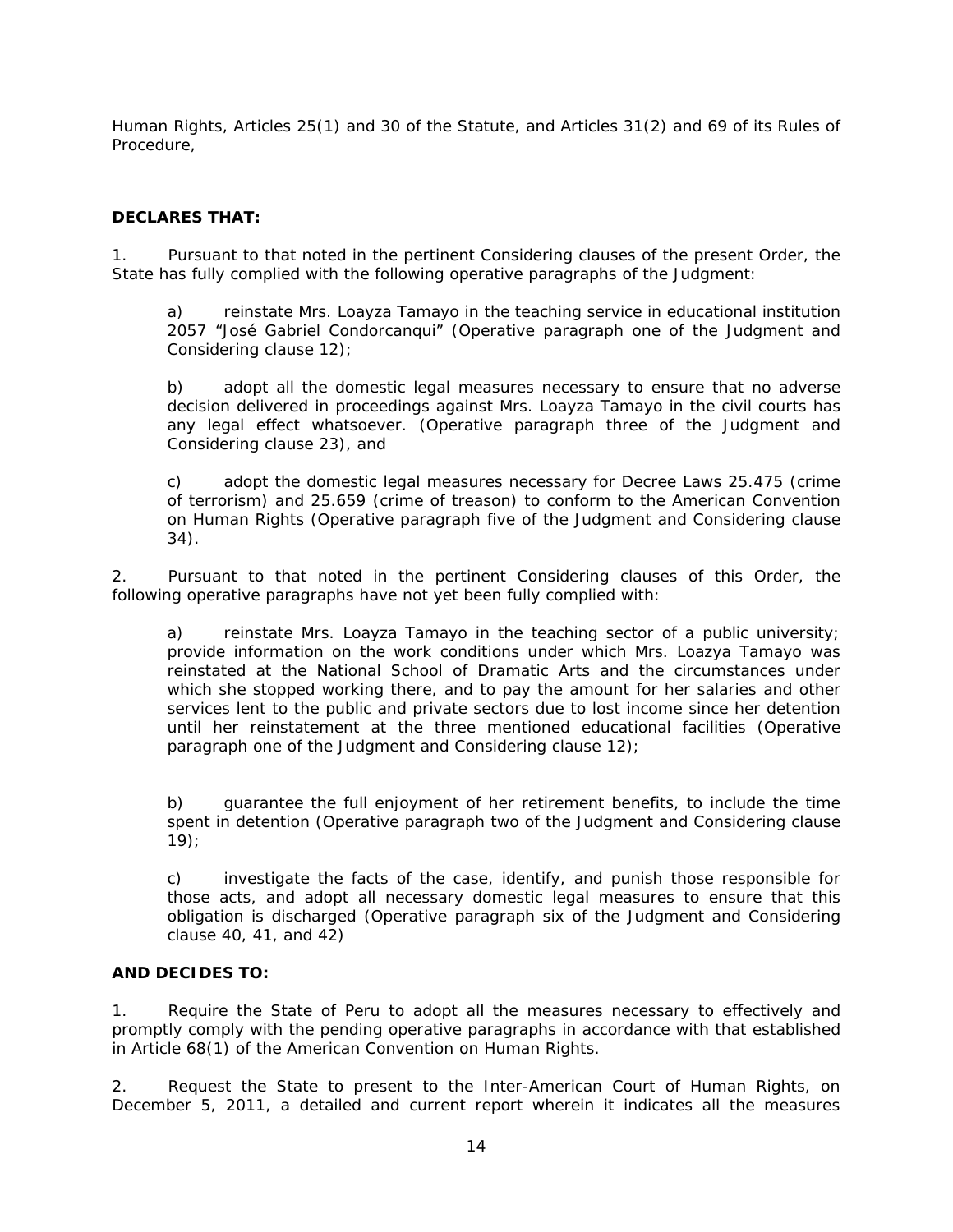adopted in attempts to comply with the reparations ordered by this Court that are pending compliance, pursuant to that established in the Considering clause 12, 19, 40, 41, and 42, and operative paragraph 2 of this Order.

3. Request Mrs. Loayza Tamayo and the Inter-American Commission on Human Rights to present observations they deem pertinent to the mentioned report of the State in the prior operative paragraph, in a period of four to six weeks respectively, as of the date the report is received.

4. Continue monitoring the operative paragraphs pending compliance in the Judgment on reparations of November 27, 1998.

5. Order the Secretariat of the Court to provide legal notice of this Order to the State, the Inter-American Commission on Human Rights, and Mrs. María Elena Loayza Tamayo.

> Diego García-Sayán President

Manuel E. Ventura Robles Manuel E. Ventura Robles

Rhadys Abreu Blondet **Alberto Pérez Pérez** Pérez Pérez Pérez Pérez Pérez Pérez Pérez Pérez Pérez Pérez Pérez Pérez Pérez Pérez Pérez Pérez Pérez Pérez Pérez Pérez Pérez Pérez Pérez Pérez Pérez Pérez Pérez Pérez Pérez Pérez

Eduardo Vio Grossi

Pablo Saavedra Alessandri Secretariat

So ordered,